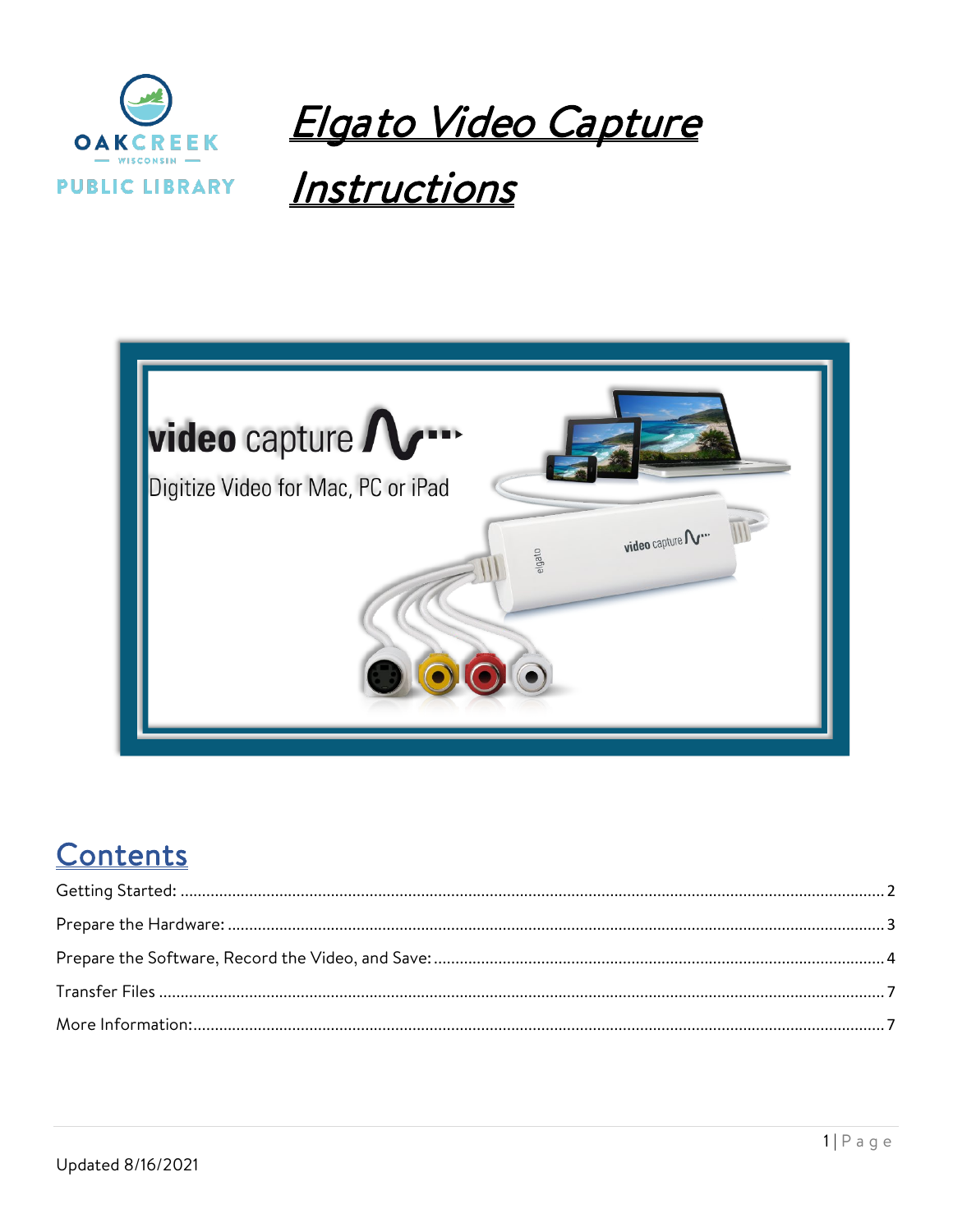## <span id="page-1-0"></span>Getting Started:

Elgato Video Capture enables VHS/DVD transfer, meaning that it is designed to convert your personal VHS tapes to digital files and DVD discs. It is not designed to convert commercial VHS tapes to DVDs. **Copying video that does not belong to you is illegal.**

### **You will need:**

- A VHS tape
- Storage space
	- o If you do not have enough space on your PC, you can purchase DVD discs or USB flash drives from stores like Amazon, Target, Walmart, OfficeMax, or Best Buy.
		- DVD-R is a one-time recordable disc. DVD-RAM, DVD-RW, and DVD+RW are discs that can be rewriteable.
	- o Alternatively, you can upload your finished product to the Cloud (e.g., Google Drive or Dropbox).

The software requires 93 MB of space on the hard drive. This chart outlines the space you will need to be able to save:

- 10 minutes: 178 MB
- 20 minutes: 535 MB
- 60 minutes: 1 GB
- 90 minutes: 1.6 GB
- 120 minutes: 2.1 GB
- 180 minutes: 3.1 GB

#### **What you can do with Elgato Video Capture:**

- Transfer your home movies recorded on VHS to DVD or digital so that they can be viewed on modern playback devices.
- After digitization, you can edit your videos using programs like iMovie, Windows Live Movie Maker, and others.
- Digitized videos can be uploaded to YouTube, added to your Windows Media Player Library, or played on your computer.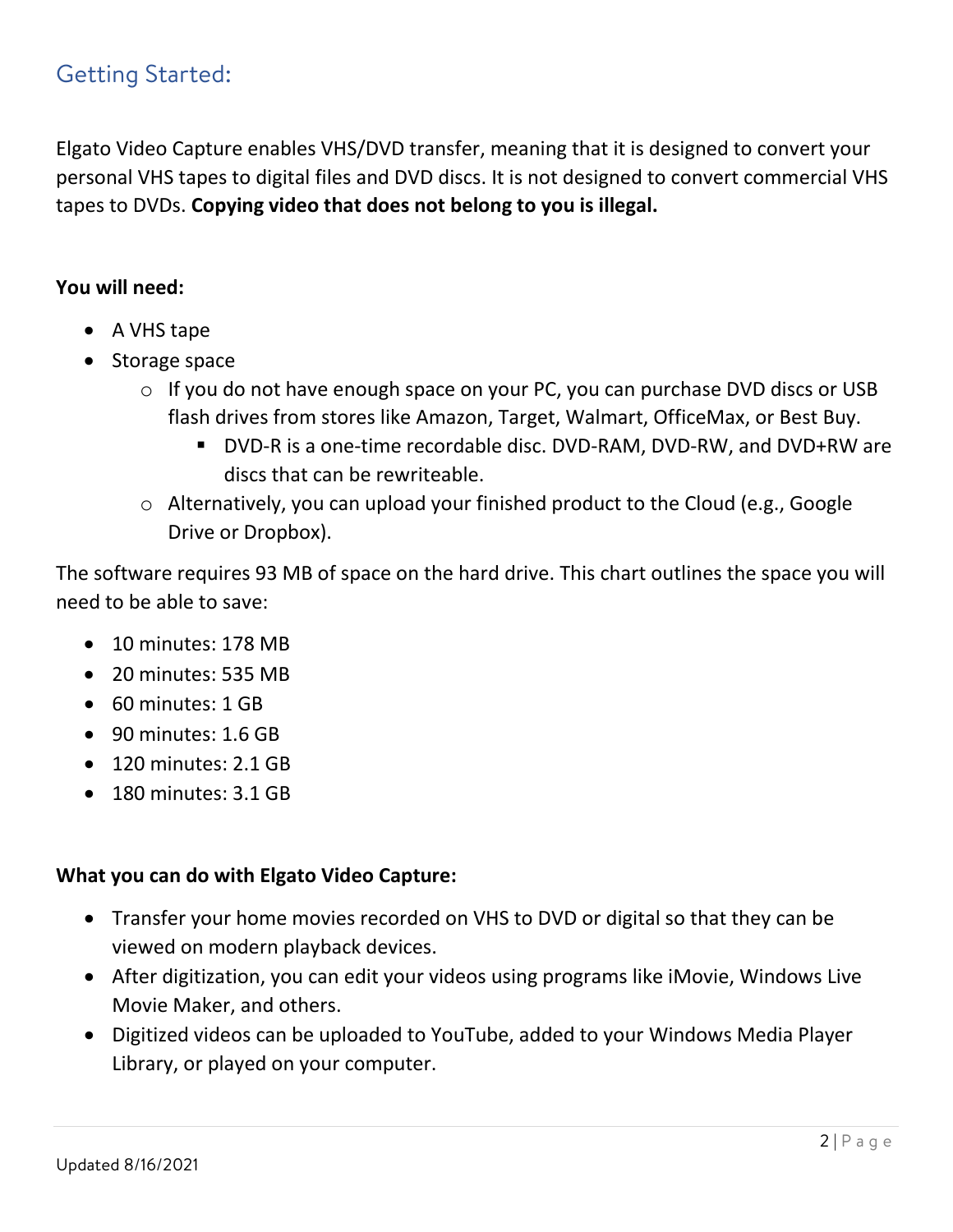## <span id="page-2-0"></span>Prepare the Hardware:

- 1. Locate the RCA Cable; this is the black cord with red, yellow, and white plugs on either side.
- 2. Make sure that the yellow and white cables are plugged into the corresponding ports on a VHS player. There is no need to plug in the red cable.



3. Plug the other end of the RCA cables into the Elgato Video Capture device.



4. Plug the USB cable into your computer's USB port.

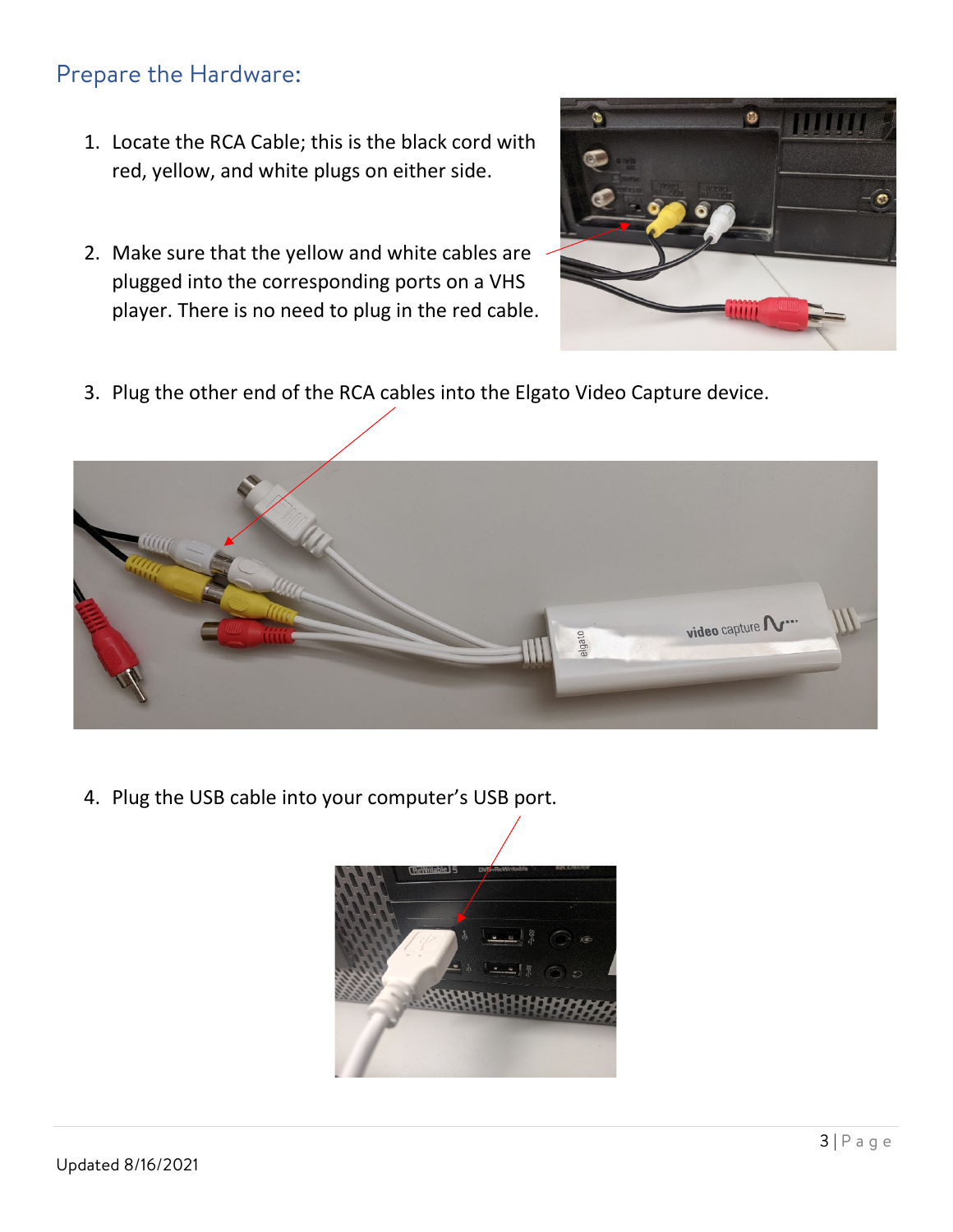## <span id="page-3-0"></span>Prepare the Software, Record the Video, and Save:

- 1. Open the Elgato Video Capture software found on the desktop.
- 2. Follow the guided instructions on the program software. Name your movie and choose the approximate length.

| $\Omega$                | Elgato Video Capture                                                                                                                                                                                                                                                                                                                       |
|-------------------------|--------------------------------------------------------------------------------------------------------------------------------------------------------------------------------------------------------------------------------------------------------------------------------------------------------------------------------------------|
| video capture $\Lambda$ | Record video from a VCR, DVR, set-top box, camcorder and any other analog<br>video source to watch and share on your Mac.<br>Play your captured video in QuickTime or add it to iTunes to sync with an iPod,<br>iPhone and Apple TV. You can also upload the video directly into your YouTube<br>account, or edit it right away in iMovie. |
| <b>Get Started</b>      | What is the name of this movie?                                                                                                                                                                                                                                                                                                            |
| <b>Connect Video</b>    | My Great Movie                                                                                                                                                                                                                                                                                                                             |
| <b>Connect Audio</b>    | Approximately how long is the movie?                                                                                                                                                                                                                                                                                                       |
| Record                  | <b>60 Minutes</b><br>۵                                                                                                                                                                                                                                                                                                                     |
| <b>Trim</b>             | About 1.1 GB of hard disk space required.                                                                                                                                                                                                                                                                                                  |
| <b>Finish Up</b>        |                                                                                                                                                                                                                                                                                                                                            |
|                         |                                                                                                                                                                                                                                                                                                                                            |
|                         |                                                                                                                                                                                                                                                                                                                                            |
|                         |                                                                                                                                                                                                                                                                                                                                            |
|                         |                                                                                                                                                                                                                                                                                                                                            |
|                         |                                                                                                                                                                                                                                                                                                                                            |
| elgato                  | Go Back<br>Continue                                                                                                                                                                                                                                                                                                                        |

- 3. Click 'Continue'. You will be prompted to Connect Video. At this point, press 'Power' on the VCR to turn it on. Before inserting the VHS tape, you may have to press 'Play'. Insert the VHS tape, wait a few seconds for the tape to catch, and then press 'Play' again.
- 4. Choose your preferred Aspect Ratio. For older VHS tapes, you will most likely use 4:3.

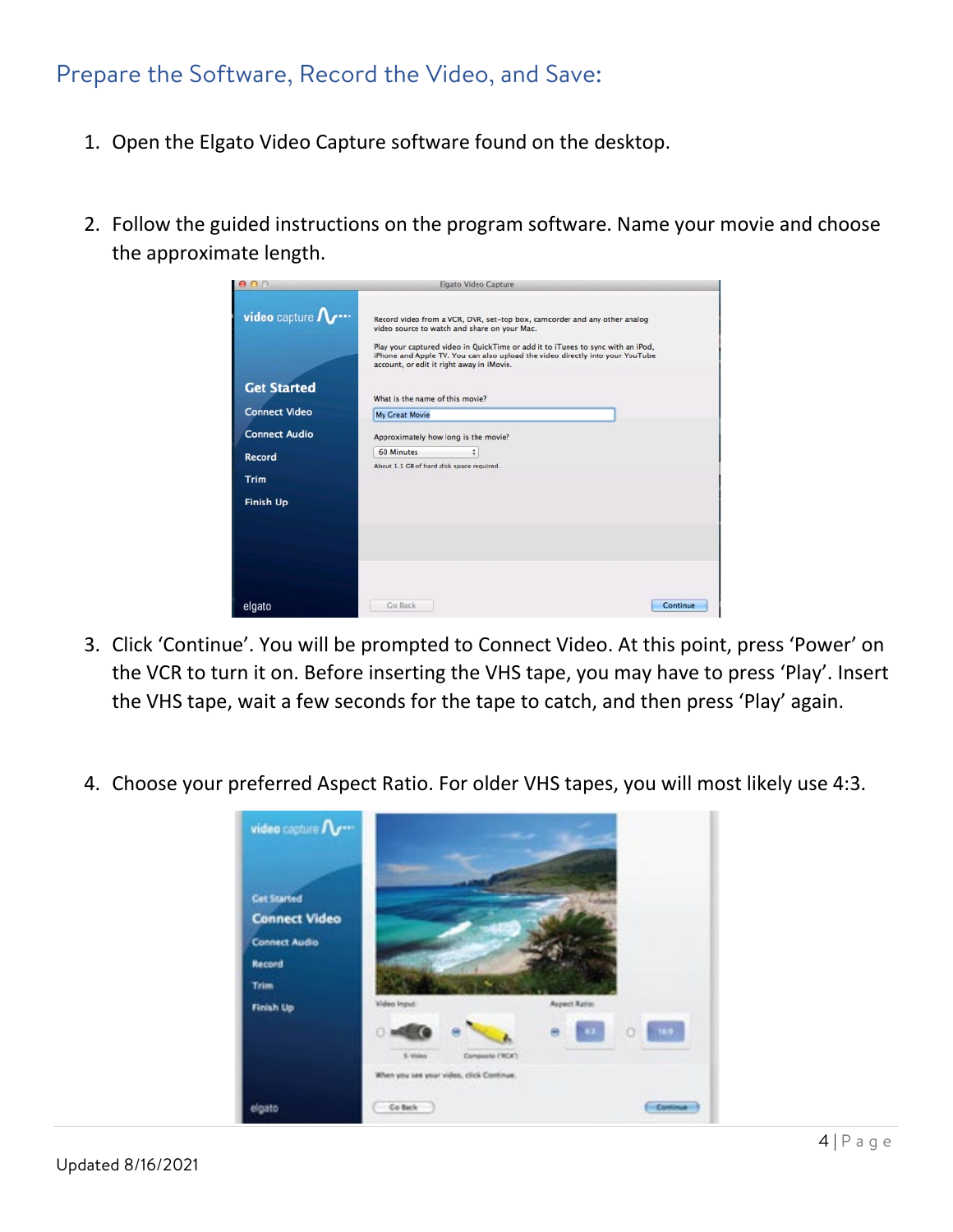5. Connect Audio:



6. Click 'Start Recording'.



7. The length of time to record will be the same amount of time on your VHS tape.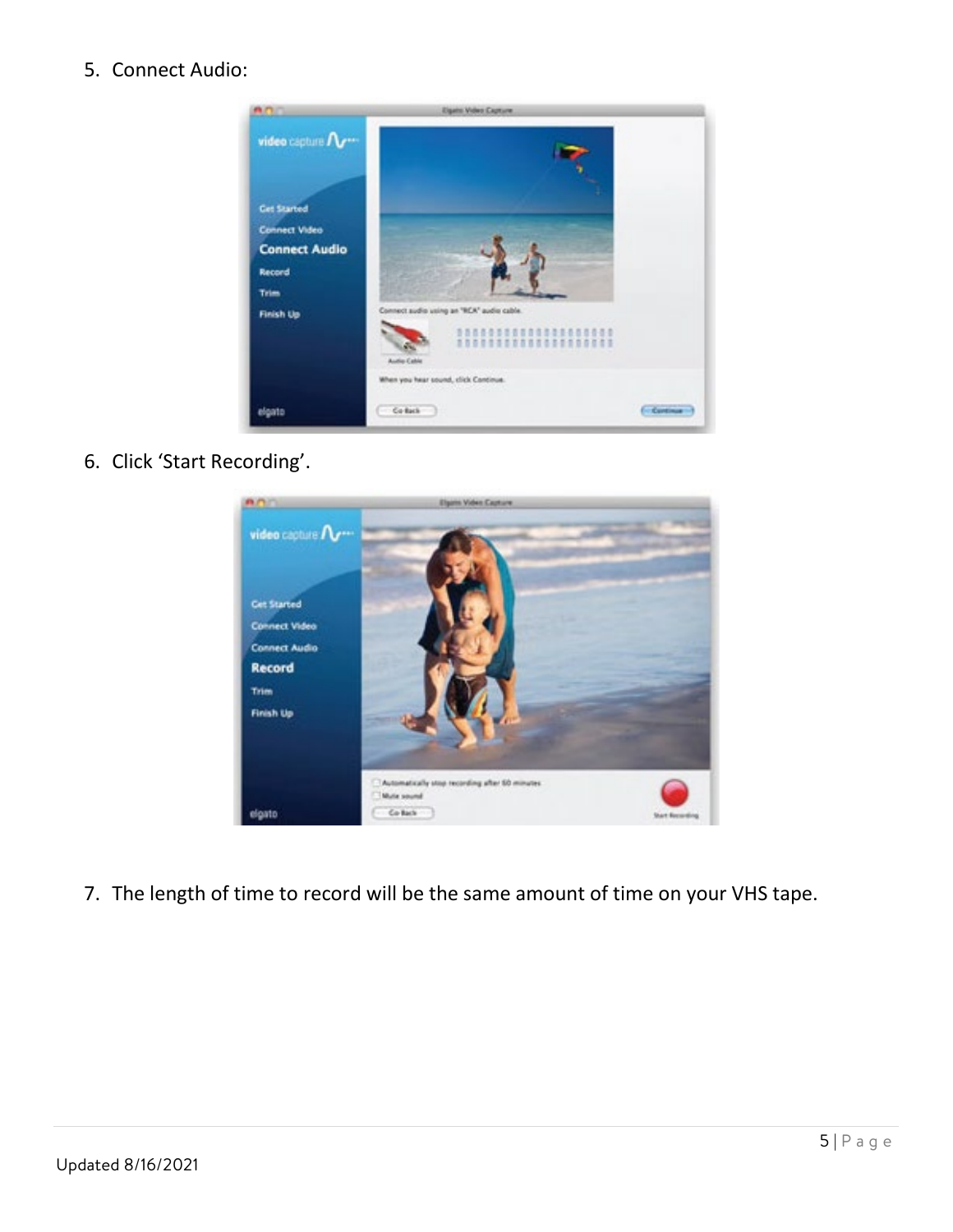8. Once complete, you can trim the footage:



9. Finish and Save Your Work. The message "Your movie was saved successfully" will appear:



- 10. On your VCR, you can press 'Rew' if you want to rewind the tape back to the beginning.
- 11.Press 'Stop/Eject' once to stop the tape then 'Stop/Eject' again to eject it. Remove your VHS tape from the player. Press 'Power' to turn off the VCR.